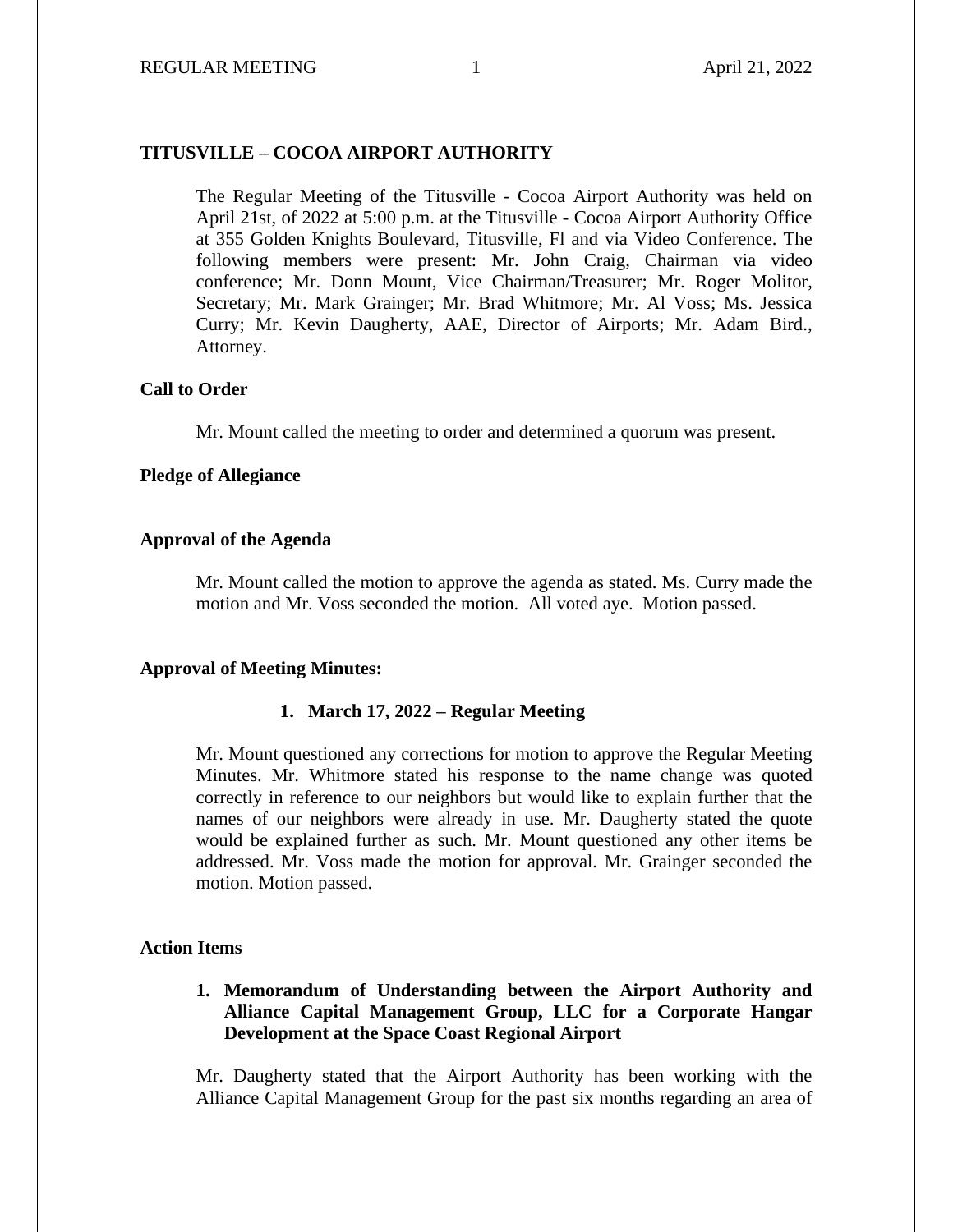the airport on the west side for large aircraft storage. Mr. Daugherty stated that Mr. Bird, the attorney, agrees with the style of MOU as being the way to proceed.

Mr. Daugherty requested approval from the Board. Mr. Molitor made the motion for approval. Mr. Voss seconded the motion. No oppositions. Motion passed.

#### **2. Airport & Spaceport Master Plan Request for Qualifications Results**

## **a. Review and Approval of Selection Committee's Ranking**

Dr. Byers stated that the approval of the Selection Committee's ranking has been an ongoing process for the past two months. Dr. Byers stated that three separate meetings were held with the Selection Committee. Interviews were done and the Selection Committee was able to change their scores if they desired to do so.

Once interviews were conducted, the top two rankings shifted with Ricondo ahead. The Selection Committee voted unanimously to proceed with the firm that scored the highest which was Ricondo.

Mr. Daugherty asked for approval from the Board to move forward with the Selection Committee's finding of Ricondo as number one.

Mr. Grainger questioned if time was a factor. Dr. Byers stated that the process needs to be done this fiscal year for funding and there is only a three-week period left before submission to the FAA.

Mr. Daugherty stated 90% of the grant would be from FAA and 8% from FDOT. Spaceport Master Plan would be funded 100% by Space Florida.

Mr. Molitor made motion to accept the rankings as published. Mr. Voss seconded the motion. All voted Aye. Motion passed.

## **b. Authorization for staff to negotiate the scope and fee with the Selection Committee's top ranked firm (Ricondo and Associates).**

Mr. Molitor motioned to give authorization to enter negotiations with Ricondo. Mr. Grainger seconded the motion. All voted aye. Motioned passed.

### **3. Spaceport Name Change Recommendation**

Mr. Daugherty voiced his preference of Exploration Space Center. Mr. Craig would like the timeline to be discussed. Mr. Daugherty described the four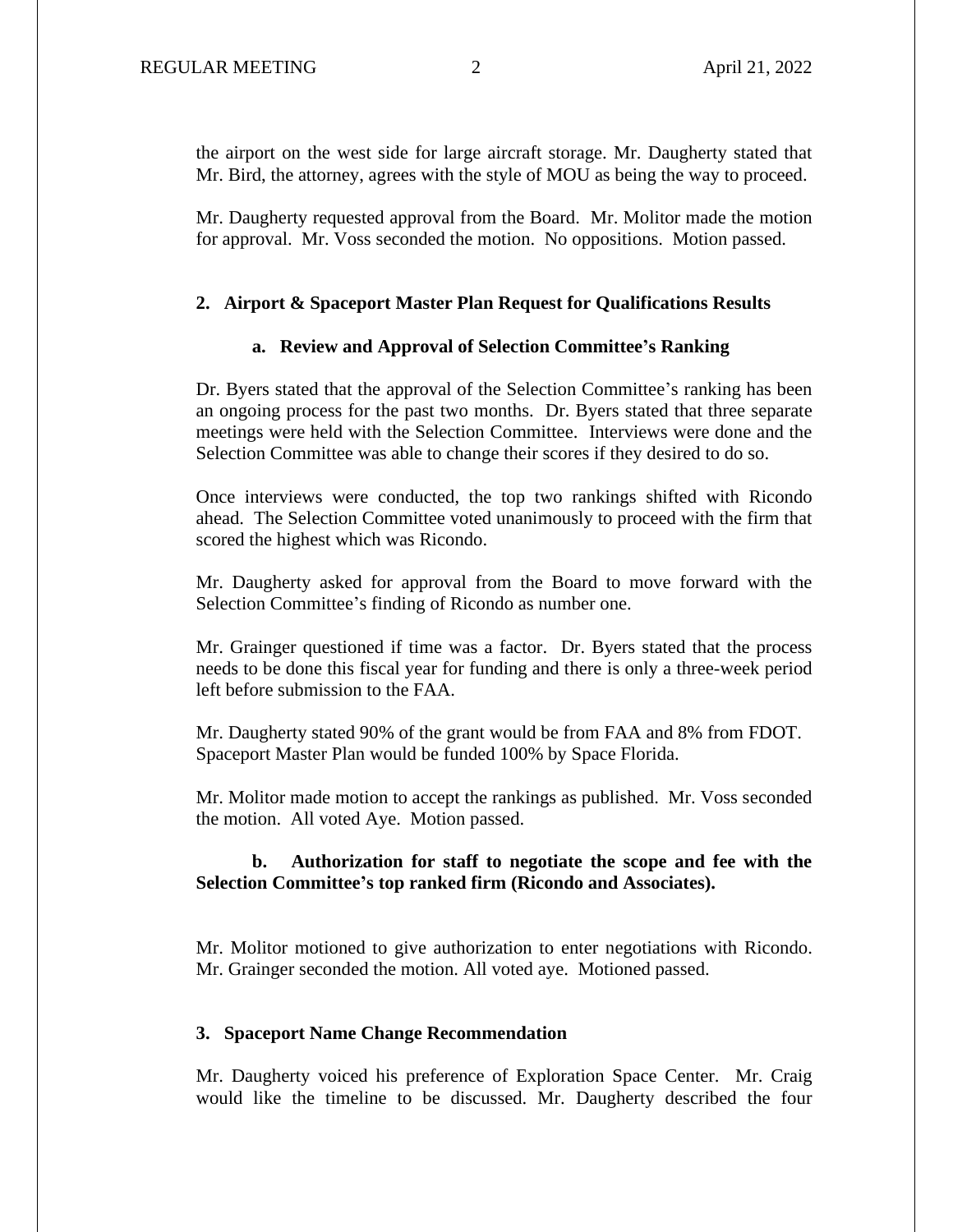different phases. The first phase would be a building phase which would consist of name, logo, website, and advertisement. The second phase would involve implementing the plan. The third phase would be to invest in the name change plan. The final phase would be to evaluate and adjust as necessary.

Mr. Whitmore stated his approval of using the name 'Exploration' in the new name. Mr. Whitmore would like to keep forms of other names separate from the new name.

Ms. Curry agrees with the name Exploration. Ms. Curry also prefers Spaceport over Space Center.

Mr. Voss stated his preference of Spaceport.

Mr. Grainger likes the name of Spaceport Florida. Mr. Grainger stated that Spaceport Florida would be internationally recognized.

Mr. Mount agrees with Florida being part of the name.

Mr. Craig prefers the name Space Coast over Spaceport due to the coverage of the Coast. Mr. Craig would like to have more information regarding the name Exploration not being tied to the name Exploration Park.

Mr. Daugherty agreed to get more information regarding all names suggested with Exploration Spaceport and Exploration Space Center being the top two favored.

Mr. Mount called to postpone the Name Change.

## **4. Approval of Invoices for AVCON & Michael Baker International**

Mr. Daugherty stated the amounts listed on the invoices for COI and X21. Mr. Whitmore made motion to approve the amount presented on the invoices. Mr. Voss seconded the motion. Motion passed.

### **Deputy Director of Operations and Maintenance Report**

#### **1. Capital Improvement Projects Update**

Mr. Hopman stated the TIX RWY 09/27 Rehab should be completed in approximately two weeks.

Mr. Hopman stated the Hangar 52 Demo project has issues with the construction company and the pricing is being evaluated.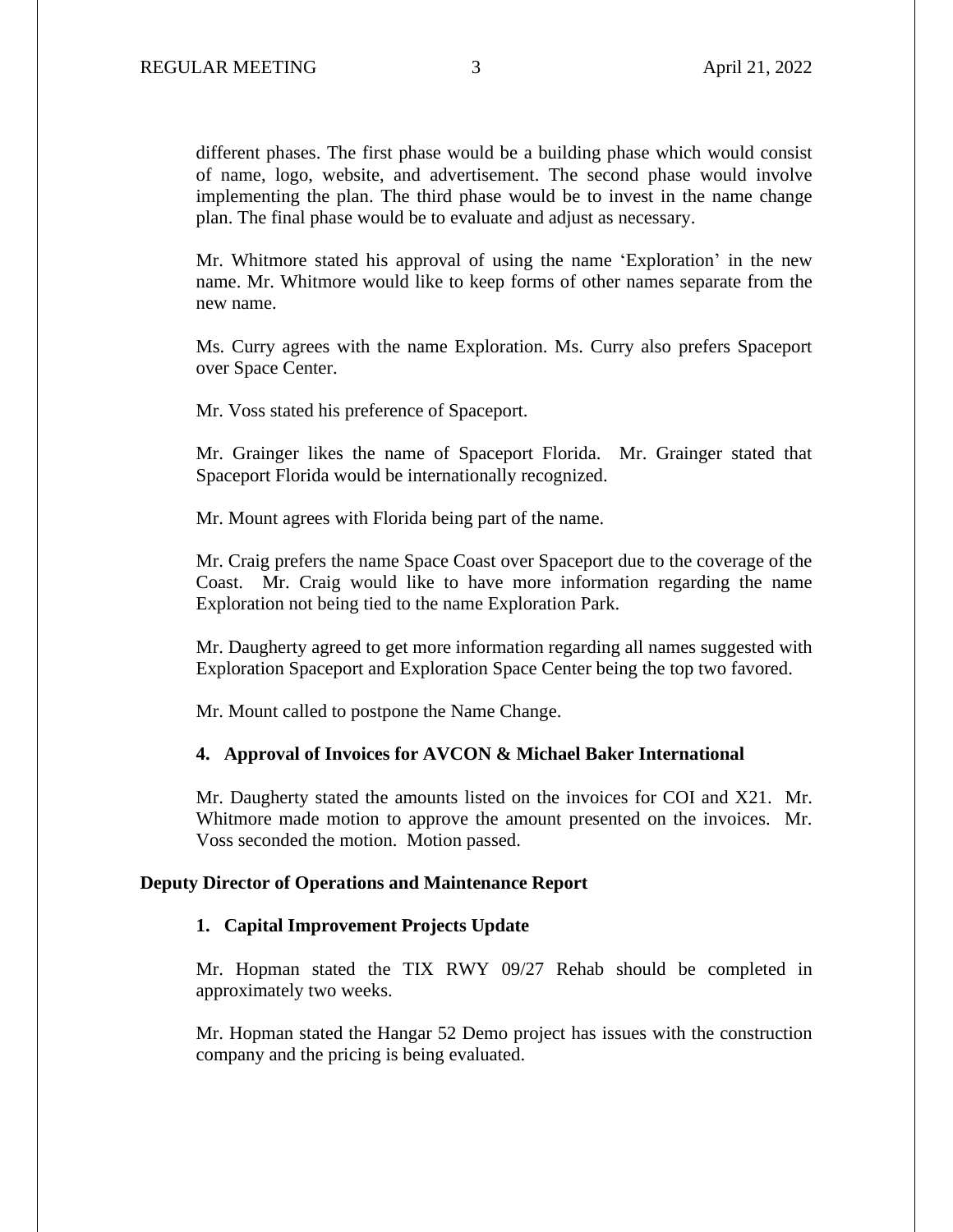Mr. Hopman informed the Board that the FWC Gopher Tortoise project is moving forward. Mr. Hopman had no further updates on the Willow Creek Connector Road Project.

Mr. Hopman stated COI Corporate Hangar project is not resolved at this time.

Mr. Hopman had no updates on the COI EA for Hangar Development project.

Mr. Hopman stated COI NASI project is moving forward.

Mr. Hopman stated the New Airport Projects: X21 AWOS, COI AWOS, TIX ATCT SITING STUDY, TIX FUEL FARM RELOCATION AND TCAA ENTRY SIGNS are all moving forward.

## **2. Space Coast Regional Airport Air Show Update**

Mr. Hopman shared the details of the Airport Air Show being held on May  $21<sup>st</sup>$ and May 22nd. Canadian Snowbirds are cancelled due to COVID.

## **Deputy Director of Finance and Administration Report**

## **1. Audited Financial Statements for Year Ended September 30, 2021**

Ms. Clayborne provided an overview of the audited financial statements for year ending September 30, 2021. Ms. Clayborne stated the money for the Arthur Dunn Airpark property release were placed in restricted holding until clarification was received from the funding agencies as to if grant dollars were utilized for the purchases. Ms. Clayborne's compliance findings were of a past long-term effect.

Mr. Molitor questioned the time frame of an accounting system being put in place.

Mr. Mount stated past years clean up would need to happen first. Mr. Daugherty stated an updated accounting system is top priority.

Mr. Voss made motion to accept the auditor's finding. Mr. Whitmore seconded the motion. Motion passed.

#### **2. Check Register**

Ms. Kinard called for questions regarding the check register. Mr. Mount questioned the time frame in receiving updated financial statements. Ms. Kinard stated the financial statements are in progress.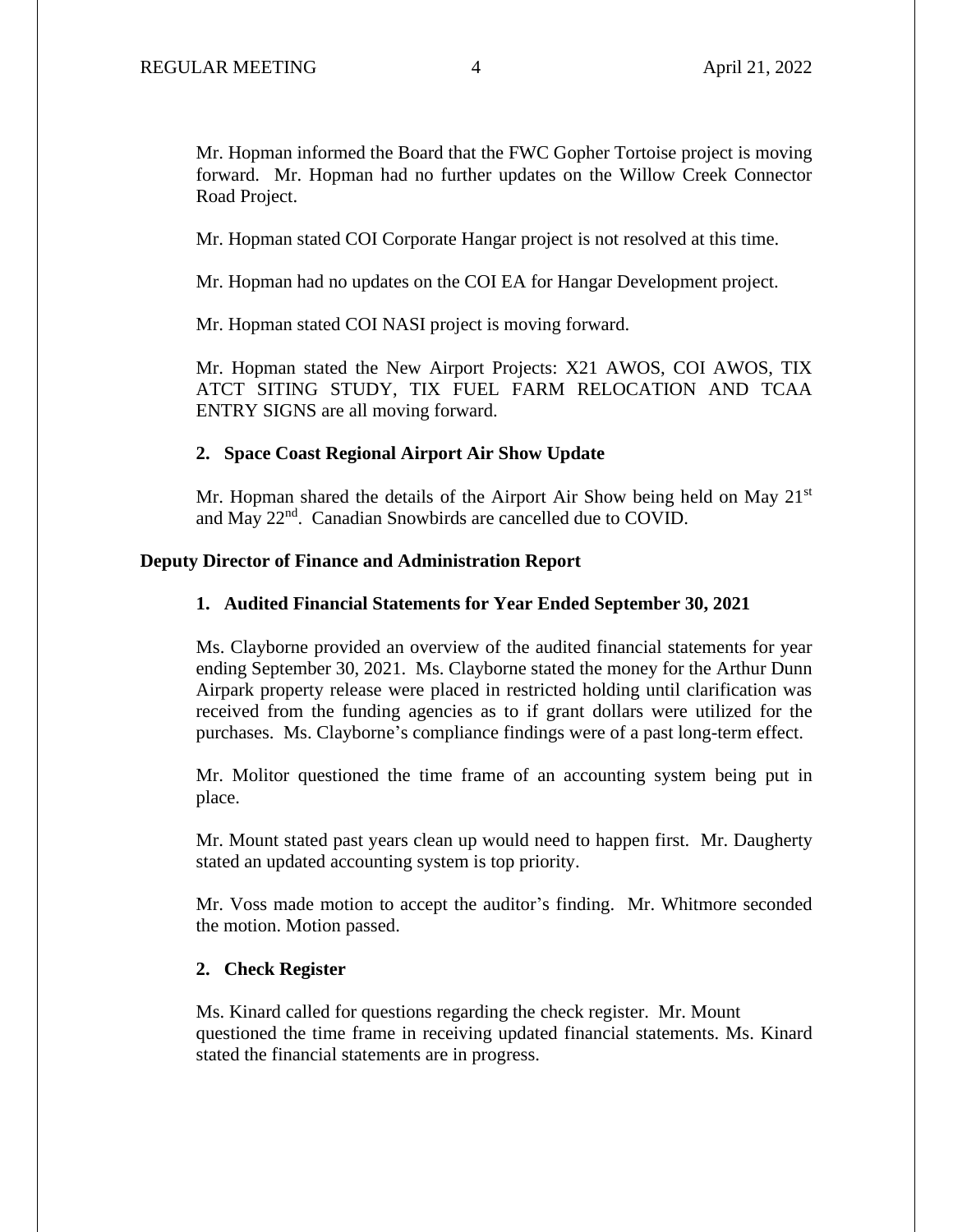## **On-Going Discussions**

## **1. Dr. Flynn's Agreement**

Mr. Daugherty stated they are waiting for FAA guidance from the Airport District Office.

Mr. Bird stated the definition of the term non-aeronautical is being looked at regarding Dr. Flynn's agreement.

Mr. Craig reminded the Board the fees were to be waived for the first year only to begin Dr. Flynn's business. Mr. Craig stated the abatement should have expired after the first year of the lease being signed.

Mr. Daugherty stated his concerns of the Airport being in non-compliance of the FAA grant assurances regarding collecting Dr. Flynn's proper invoice amount with Grant money being in jeopardy.

Mr. Craig stated the error of not collecting the fees is the responsibility of the Airport Authority by letting it lapse and we need to make it right.

Mr. Grainger made motion to enforce the lease or make lease termination. Ms. Curry seconded the motion. Mr. Grainger made motion to withdraw previous motion. Ms. Curry seconded the motion. Motion passed.

## **Attorney's Report**

## **1. Investigation Findings of TCAA Counsel-Complaint submitted by TCAA Fire Chief Wooldridge**

Mr. Bird stated no new findings from the Board of Ethics. Mr. Bird suggested postponement. Mr. Grainger made motion to postpone. Ms. Curry seconded the motion. Motion passed.

#### **Authority Member's Report**

Mr. Whitmore stated his approval of the Selection Committee for the Master Plan. Mr. Whitmore believes updated video / sound is necessary. Mr. Daugherty agreed new video / sound is needed.

## **Public Comments**

Mr. Panik praised the Board Members and Director.